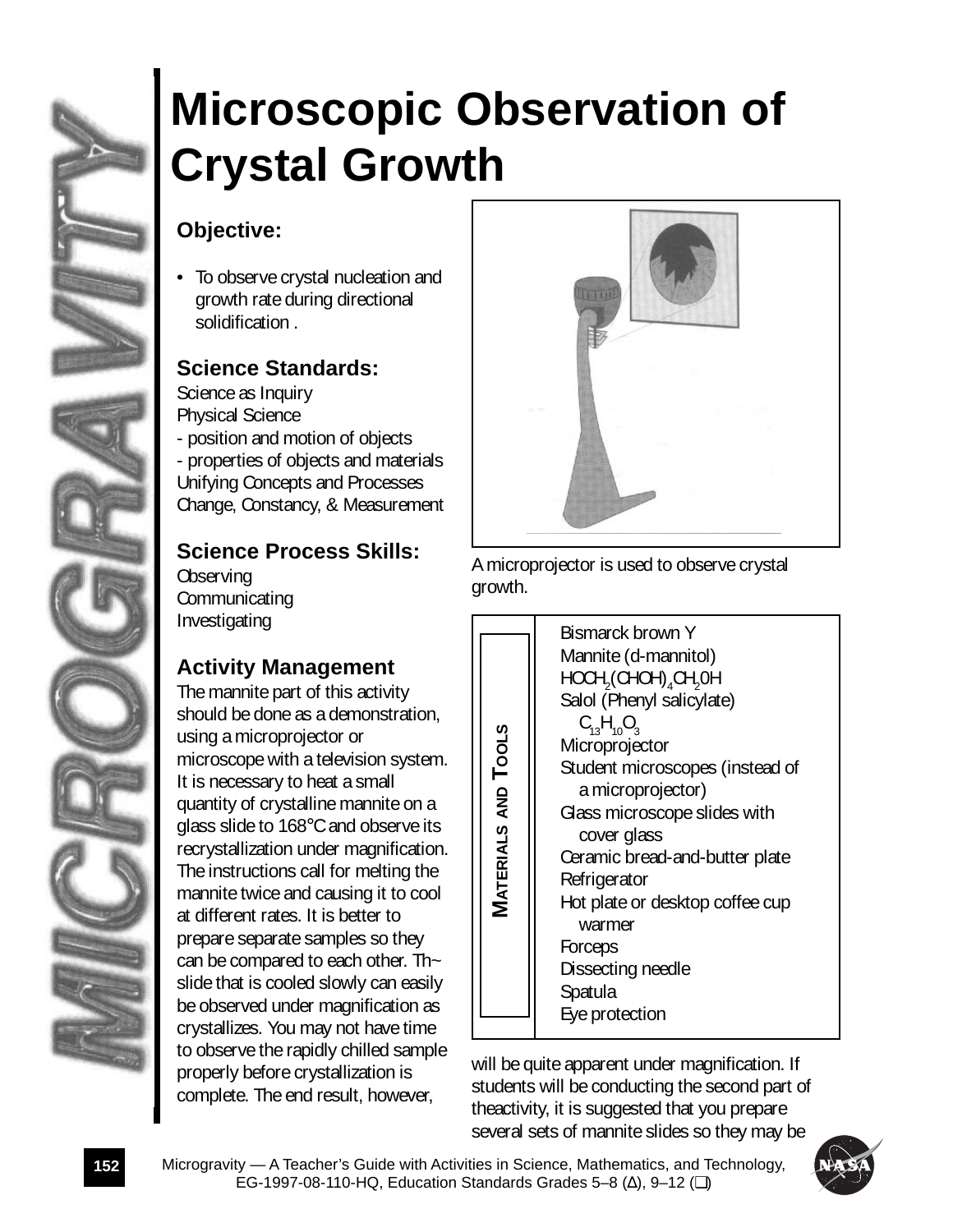distributed for individual observations. The salol observations are suitable for a demonstration, but because of the lower melting temperature (48°C), it is much safer for students to work with that the mannite. A desktop coffee cup warmer is sufficient for melting the salol on a glass slide. Because of the recess of the warmer's plate, it is best to set several large metal washers on the plate to raise its surface. The washers will conduct the heat to the slide and make it easier to pick up the heated slide with forceps. Point out to the students that they should be careful when heating the salol because overheating will cause excessive evaporation and chemical odors, and will increase the time it takes for the material to cool enough for crystallization to occur. The slide should be removed from the hot plate just as it starts melting. The glass slide will retain enough heat to complete the melting process.

Only a very small amount of bismarck brown is needed for the last part of the activity with salol. Only a few dozen grains are needed. Usually just touching the spatula to the chemical causes enough particles to cling to it. Gently tap the spatula held over the melted salol to transfer the particles. It will be easier to do this if the salol slide is placed over a sheet of white paper. This will make it easier to see that the particles have landed in the salol.

If students are permitted to do individual studies, go over the procedures while demonstrating crystallization with the d-mannitol. Have students practice sketching the crystallized mannitol samples before they try sketching the salol.

Refer to the chemical notes below for safety precautions required for this activity.

#### **Notes On Chemicals Used: Bismarok Brown Y**

Bismarck brown is a stain used to dye bone specimens for microscope slides. Because bismarck brown is a stain, avoid getting it on your fingers. Bismarck brown is water soluble.

### **Mannite (d-mannitol)**

 $\mathsf{HOCH}_2(\mathsf{CHOH})_4\mathsf{CH}_2\mathsf{OH}$  Mannite has a melting point of approximately 168°C. It may be harmful if inhaled or swallowed. Wear eye protection and gloves when handling this chemical. Conduct the experiment in a well-ventilated area.

### **Salol (phenyl salicylate)**

 $C_{13}H_{10}O_3$ 

It has a melting point of 43° C. It may irritate eyes. Wear eye protection.

#### **Procedure: Observations of Mannite**

- 1. Place a small amount of mannite on a microscope slide and place the slide on a hot plate. Raise the temperature of the hot plate until the mannite melts. Be careful not to touch the hot plate or heated slide. Handle the slide with forceps.
- 2. After melting, cover the mannite with a cover glass and place the slide on a ceramic breadand-butter plate that has been chilled in a refrigerator. Permit the liquid mannite to crystallize.
- 3. Observe the sample with a microprojector. Note the size, shape, number, and boundaries of the crystals.
- 4. Prepare a second slide, but place it immediately on the microprojector stage. Permit the mannite to cool slowly. Again observe the size, shape, and boundaries of the crystals. Mark and save the two slides for comparison using student microscopes. Forty power is sufficient for comparison. Have the students make sketches of the crystals on the two slides and label them by cooling rate.

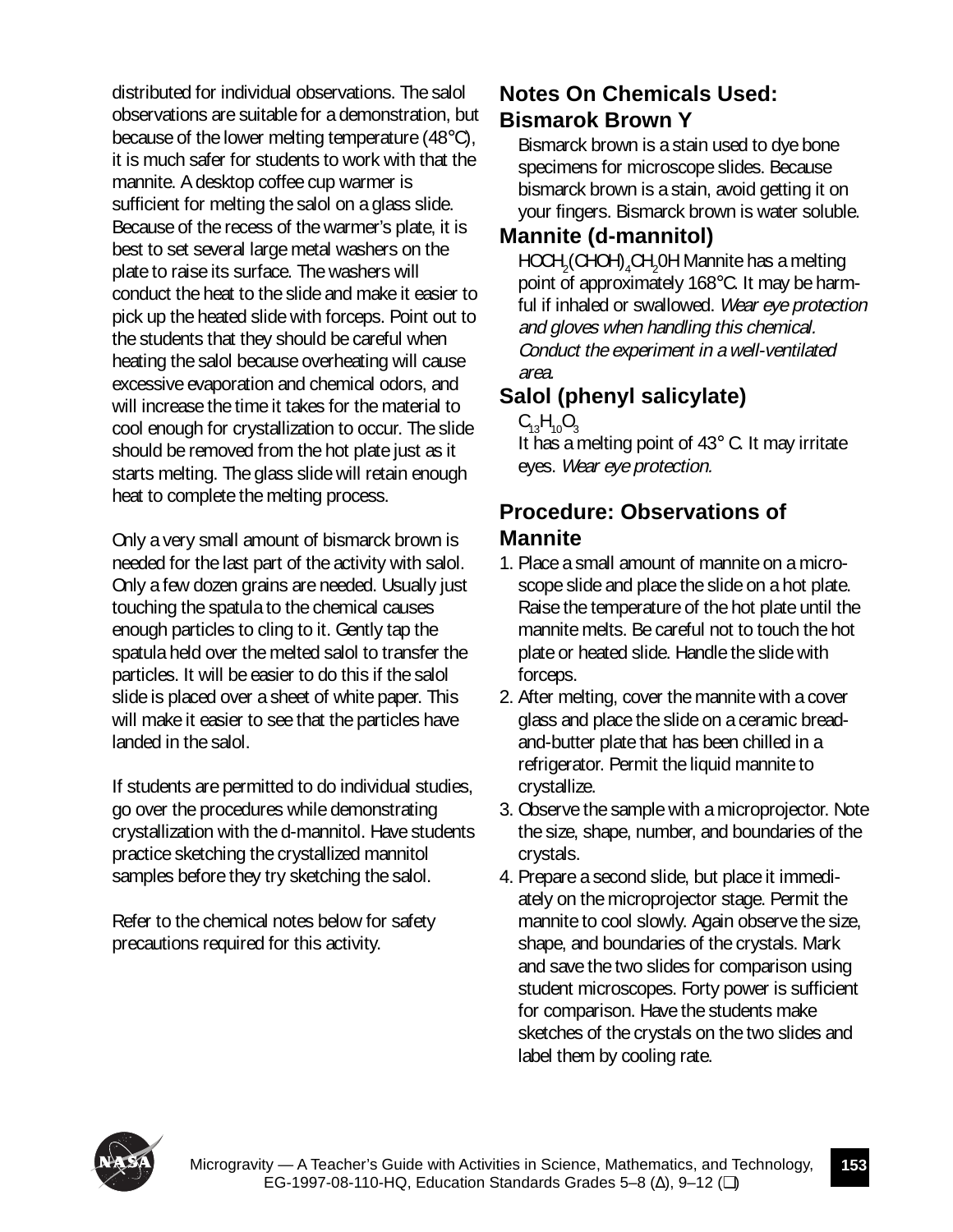#### **Observations of Salol**

- 5. Repeat the procedure for mannite (steps 1–4) with the salol, but do not use glass cover slips. Use a desktop coffee cup warmer to melt the salol. It may be necessary to add a seed crystal to the liquid on each slide to start the crystallization. Use a spatula to carry the seed to the salol. If the seed melts, wait a moment and try again when the liquid is a bit cooler. (If the microprojector you use does not have heat filters, the heat from the lamp may remelt the salol before crystallization is completed.)
- 6. Prepare a new salol slide and place it on the microprojector stage. Drop a tiny seed crystal into the melt and observe the solid-liquid interface.
- 7. Remelt the salol on the slide and sprinkle a tiny amount of bismarck brown on the melt. Drop a seed crystal into the melt and observe the motion of the bismarck brown granules. The granules will make the movements of the liquid visible. Pay close attention to the granules near the growing edges and points of the salol crystals.

#### **Assessment:**

Collect the student data sheets.

#### **Extensions:**

- 1. Design a crystal-growing experiment that could be flown in space. The experiment should be self-contained and the only astronaut involvement that of turning a switch on and off.
- 2. Design a crystal-growing experiment for spaceflight that requires astronaut observations and interpretations.
- 3. Research previous crystal-growing experiments in space and some of the potential benefits researchers expect from space-grown crystals.

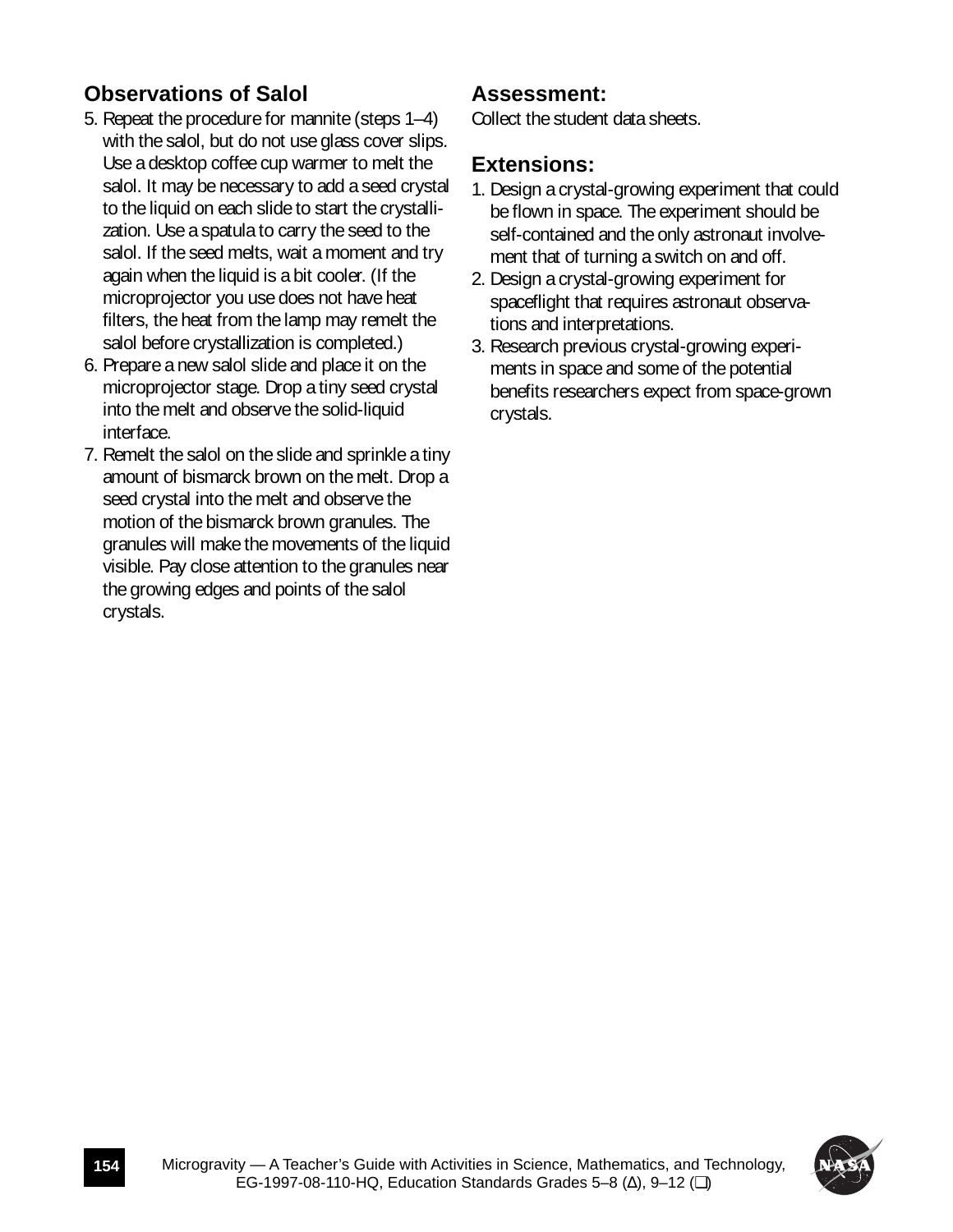#### Student Reader - 1



Directional solidification refers to a process by which a liquid is transformed (by freezing) into a solid through the application of a temperature gradient (a temperature difference over a specified distance such as 1 0oC/cm) in which heat is removed in one direction. The heat travels down the temperature gradient from hot to cold. A container of liquid will turn to a solid in the direction the temperature is lowered. If this liquid has a solute (something dissolved in the liquid) present, typically some of the solute will be rejected into the liquid ahead of the liquid/solid interface. However, not all of the solute can be contained in the solid as it forms; the remaining solute is pushed back into the liquid near the interface. This phenomenon has many important consequences for the solid including how much of the solute eventually ends up in the solid. The concentration of solute in the solid can control the electrical properties of semiconductors and the mechanical and corrosion properties of

metals. As a result, solute rejection is studied extensively in solidification experiments.

The rejected material tends to build up at the interface (in the liquid) to form a layer rich in solute. This experiment demonstrates what happens when the growth rate is too fast and solute in the enriched layer is trapped.

Fluid flow in the melt can also affect the buildup of this enriched layer. On Earth, fluids that expand become less dense. This causes a vertical flow of liquid which will interfere with the enriched layer next to the growing solid. In space, by avoiding this fluid flow, a more uniform enriched layer will be achieved. This, in turn, can improve the uniformity with which the solute is incorporated into the growing crystal.

**Sample Microscope Sketches** Mannite Crystallization



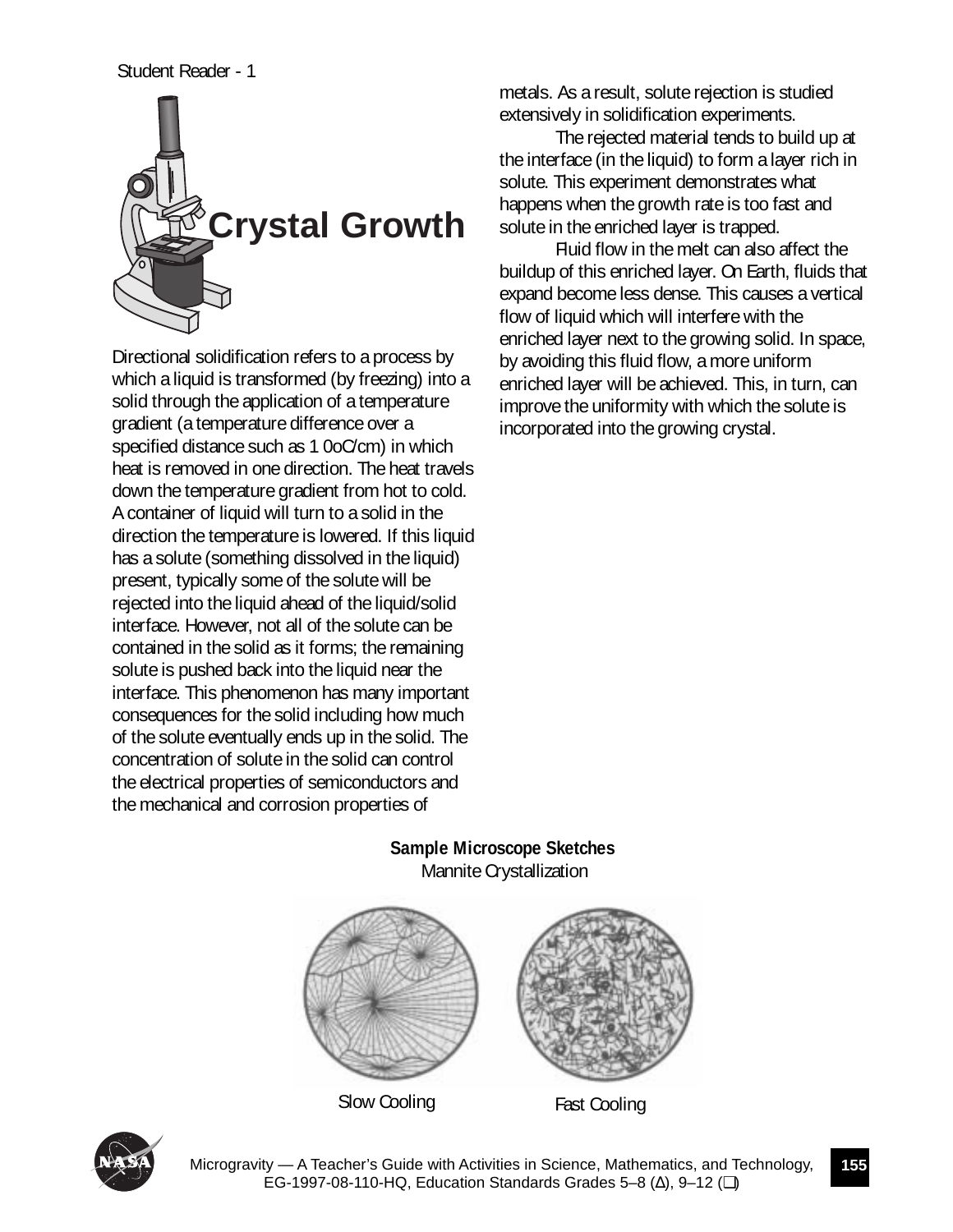## **Microscopic Observation of Crystals**

Name:

1. Study the mannite crystallization slides. Sketch what you observe in the two circles below. Identify the cooling rate for each slide and the magnification you used for your observatlons.



Describe below the difference between the two mannite samples.

How can you explain these differences?

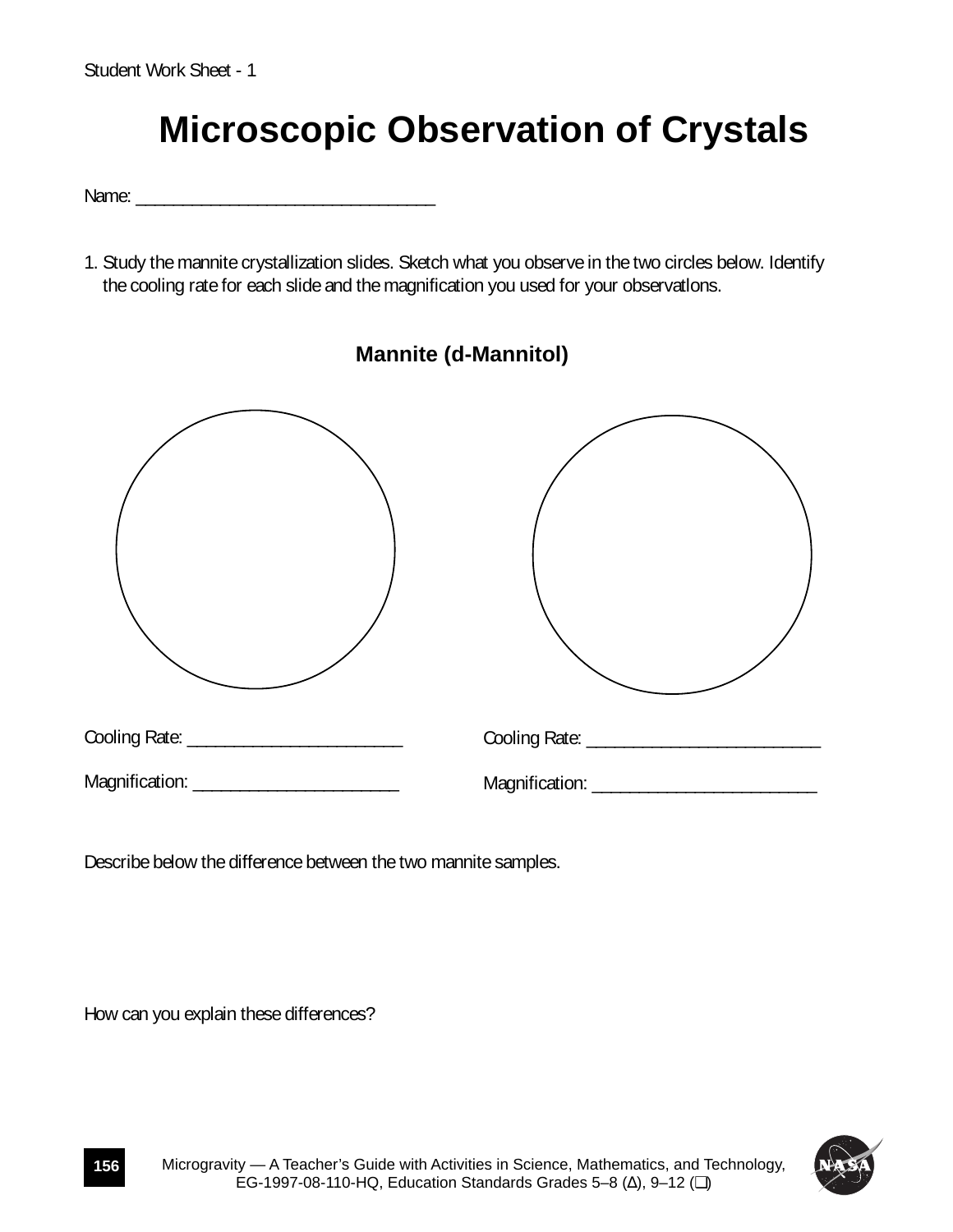Student Work Sheet - 2

2. Prepare the salol samples according to instructions provided by your teacher. Remember to wear eye protection as you handle the chemical. Study the salol crystallization slides. Sketch what you observe in the two circles below. Identify the cooling rate for each slide and the magnification you used for your observations.



Describe below the difference between the two salol samples.

How can you explain these differences?